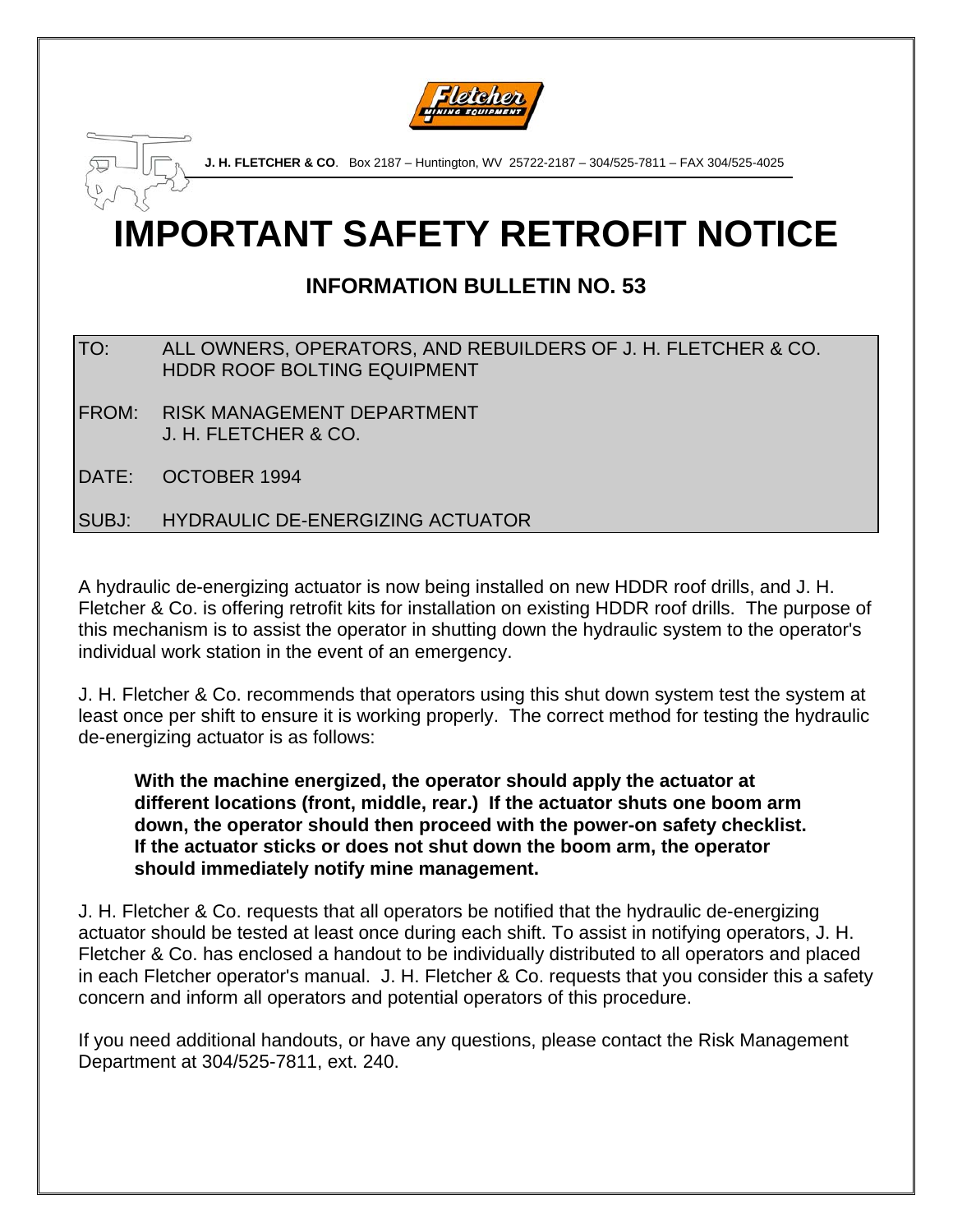#### IMPORTANT SAFETY MESSAGE

#### TO: ALL OPERATORS OF WALK-THRU ROOF BOLTERS

#### FROM: J. H. FLETCHER & CO.

Your machine has been equipped with a hydraulic de-energizing actuator. The actuator is to be used to assist you in shutting down your particular work station in the event of an emergency. If you are operating a bolter, plan to operate a bolter or change out on a bolter during your work cycle, you should be aware of the procedure to test the hydraulic actuator and report any malfunctions.

To ensure the actuator is operating properly, J. H. Fletcher & Co. recommends that you test the actuator at least once during each shift. The following is a recommended procedure we think you should follow after you have performed your power-off safety checklist:

#### POWER-ON SAFETY CHECKLIST

- 1. Energize machine at the power center.
- 2. Test ground fault protection circuit.
- 3. Check all hydraulic control levers to ensure they are operating properly. All machine controls should return to the neutral or off position.
- 4. Turn on the machine circuit breaker located on the starter box cover.
- 5. Turn on lighting system, making sure all fixtures burn.
- 6. Check headlight operation.
- 7. Start both electric motors from inside tram deck. Listen for any unusual noises. If any are heard, shut off the machine and contact your supervisor.
- 8. Test all strip switches and hydraulic actuators for proper operation.
- 9. Test individual hydraulic de-energizing actuators at three different locations (front, middle, rear.) **If hydraulic de-energizing actuator is working correctly, all hydraulic functions to your work station should stop. Restart machine at your work station each time you test hydraulic actuators.**
- 10. Set the atrs system, just as you would in a working place. Make sure all functions operate properly and that the system maintains contact with the roof.
- 11. Inspect for hydraulic leaks.
- 12. Inspect dust hose and fittings for leaks or blockages.

|                                                                                                         | <b>WARNING</b> |
|---------------------------------------------------------------------------------------------------------|----------------|
| <b>REPORT ANY UNSAFE OR HAZARDOUS CONDITIONS</b><br>TO YOUR SUPERVISOR IMMEDIATELY - BEFORE CONTINUING. |                |